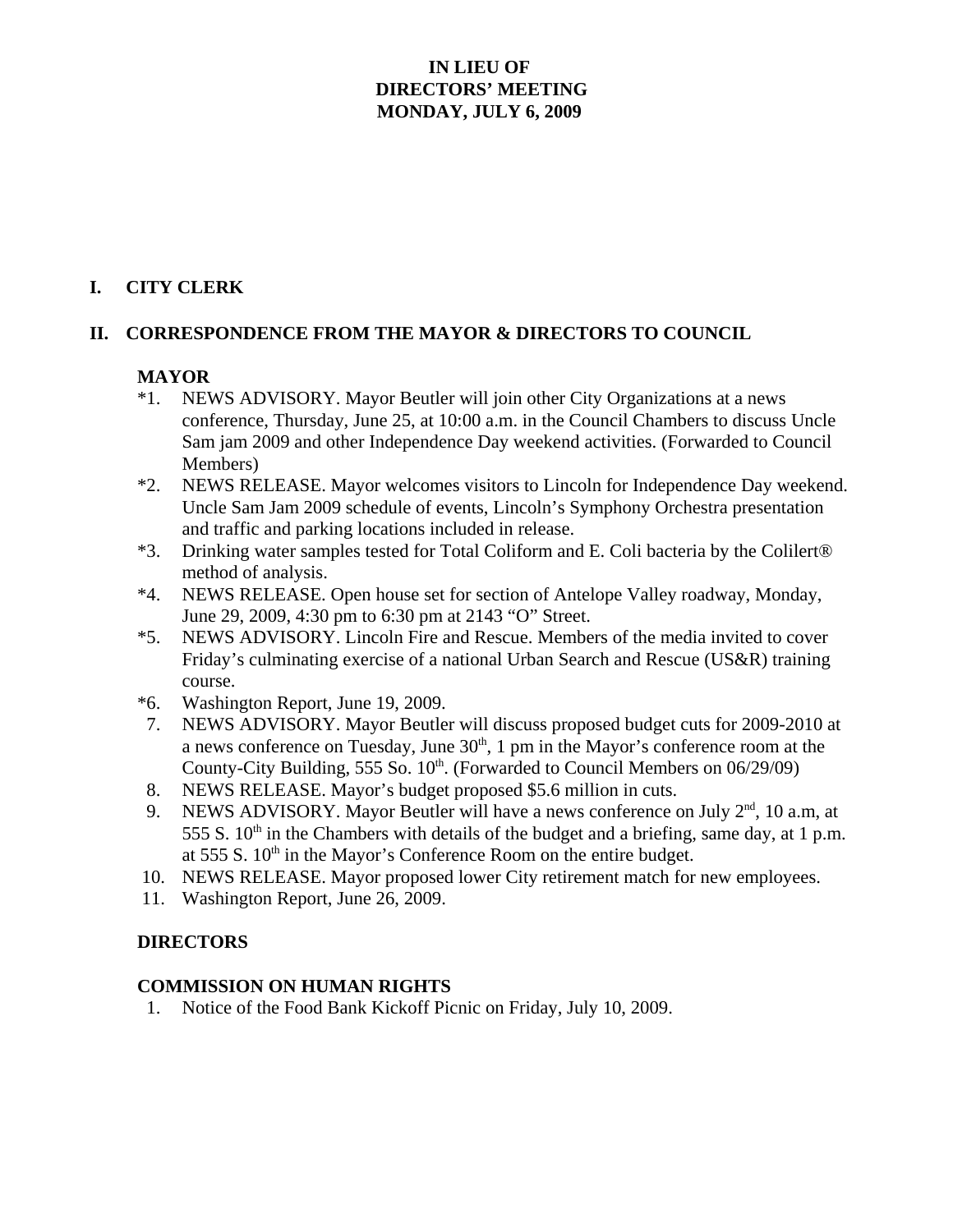#### **FINANCE/TREASURER**

- \*1. Monthly City cash report for May, 2009.
- 2. Memo from Steve Hubka, Budget Officer, with June sales tax reports reflecting April sales:
	- a) Actual compared to projected sales tax collections;
	- b) Gross sales tax collections, with refunds added back in, 2003-2004 through 2008- 2009: and
	- c) Sales tax refunds 2003-2004 through 2008-2009.

#### **HEALTH**

- 1. NEWS RELEASE. Clean up your fireworks.
- 2. NEWS RELEASE. Air quality health advisory for sensitive individuals, fireworks and air pollution.
	- a) Air pollution particle graph for Lincoln, July 3-5, 2008.

#### **CITY LIBRARIES**

\*1. NEWS RELEASE. Library Board of Trustees vacancy announced.

#### **PLANNING**

\*1. Urban Design Committee meeting agenda for July 1, 2009.

#### **PLANNING COMMISSION**

1. Action by Planning Commission, July 1, 2009.

### **PLANNING COMMISSION FINAL ACTION**

- 1. Special Permit No. 09013. On-sale alcohol, 2702 Y Street. Resolution No. PC-01173.
- 2. Special Permit No. 500B. Add adult evening component to private school, 2615 Austin Drive. Resolution No. PC-01172.
- 3. Comprehensive Plan Conformance No. 09007. Permanent conservation easement, North 10<sup>th</sup> Street and Military Road. Resolution No. PC-01171.

#### **III. COUNCIL RFI'S & CITIZENS CORRESPONDENCE TO INDIVIDUAL COUNCIL MEMBERS**

### **JON CAMP**

\*1. Correspondence from Mark Kurtenbach regarding safety and traffic flow on Old Cheney Road between 70<sup>th</sup> Street and 84<sup>th</sup> Street.

#### **JONATHAN COOK**

- \*1. Request to Greg MacLean, Public Works & Utilities Director RE: Road at  $1^{st}$  & Fletcher (RFI#136 - 06/18/09) **SEE RESPONSE FROM DENNIS BARTELS, ENGINEERING SERVICES**.
- \*2. Letter from Dave Scheffler asking for the vote in August to be preserving the Lincoln libraries.